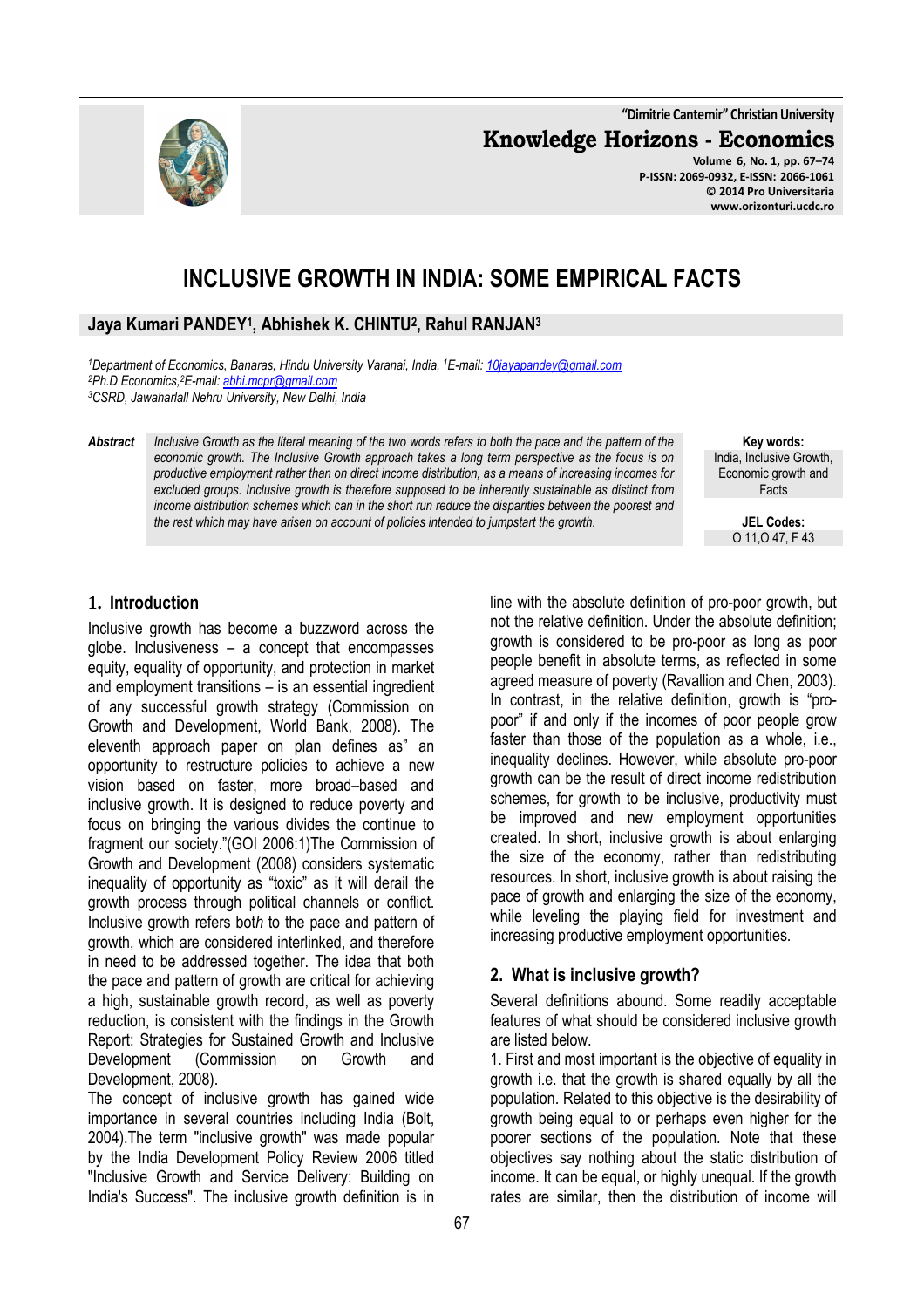broadly stay at its original value. Equal growth rates will mean that whatever growth occurs, it was inclusive.

2. Growth should be inclusive across different sectors. In the case of India, there are historical divides between different caste groups, as well as divides based on gender e.g. girls have traditionally had lower levels of education than boys, ceteris paribus. In addition, growth should be relatively even across different regions and especially that the backward areas participate fully on a long-term, two to three decades, basis.

3. Inclusion also means a trend towards equality of opportunity. This is an important issue and topic in its own right. It is not explicitly dealt with in this paper; but there is some discussion about the effects of education expansion on both equality of opportunity and inclusion. And it is observed that equality of education broadly leads to an equality of outcomes, ceteris paribus.

4. Poverty reduction. This is a central concern. The pace of poverty reduction is indicative of inclusion. Poverty reduction depends on growth and where the poverty line is relative to the distribution of consumption. With inclusive growth, the poverty gap (difference between the average incomes of the poor and the poverty line) should reduce over time. This will ensure that within the poor, there is 'equal" progress.

5. Linked to the effectiveness of social delivery is the judgment or conclusion about the determinants of inclusion/exclusion. There is some belief that inclusive growth means active government intervention. This may or may not be the case and involves an empirical examination.

#### *2.1. The analytics of inclusive growth*

As Ianchovichina and Lustrom (2009) stated, inclusive growth country analytics has a distinct character focusing on the pace and pattern of growth. Rapid pace of growth is unquestionably necessary for substantial poverty reduction, but for this growth to be sustainable in the long run, it should be broad-based across sectors, and inclusive of the large part of the country's labor force. This definition of inclusive growth implies a direct link between the macro and micro determinants of growth and captures the importance of structural transformation for economic diversification and competition, including creative destruction of jobs and firms. Policies for inclusive growth are an important component of any government strategy for sustainable growth and the frameworks for inclusive growth analytics are eclectic in spirit. The main instrument for a sustainable and inclusive growth is assumed to be productive employment. Employment growth generates new jobs and income for the individual - from wages in all types of firms, or from self-employment, usually in micro firms – while productivity growth has the potential

to lift the wages of those employed and the returns to the self-employed.



Figure 1. Inclusive Growth Analytics

An analysis of inclusive growth must inevitably address the study of the factors behind the growth rate of the economy. In cases where the income level is low, growth is slow and investments are low, the growth diagnostic analysis developed by Hausmann, Rodrick and Velasco (HRV) could become a relevant tool. That's the reason why the IG approach includes an HRV analysis.

## **3. Objectives of the Paper**

- I. To discuss the challenges before Inclusive growth in India.
- II. To explore different problems present in achieving Inclusive Growth in India
- III. To study the inclusiveness the among the various social groups.
- IV. To investigate the future aspect of Inclusive Growth with regard to proposed XIIth Five Year Plan in India.
- V. To suggest certain measures for the achievement of Inclusive Growth in India.

#### **4. Problems before inclusive growth strategies in India**

For a developing country like India, the need of inclusive growth is vital to achieve the overall progress of the country. Though it is positive for macro-economic stability, 2008-09 resulted a relative growth slowdown, mostly from the spillover effects of the weakening of the global economic momentum and volatile financial markets. The following problems are the major concerns for developing countries like India to achieve the inclusive growth. They are:

- (a)Poverty;
- (b)Employment;
- (c)Agriculture;
- (d)Problems in Social Development;
- (e)Regional Disparities.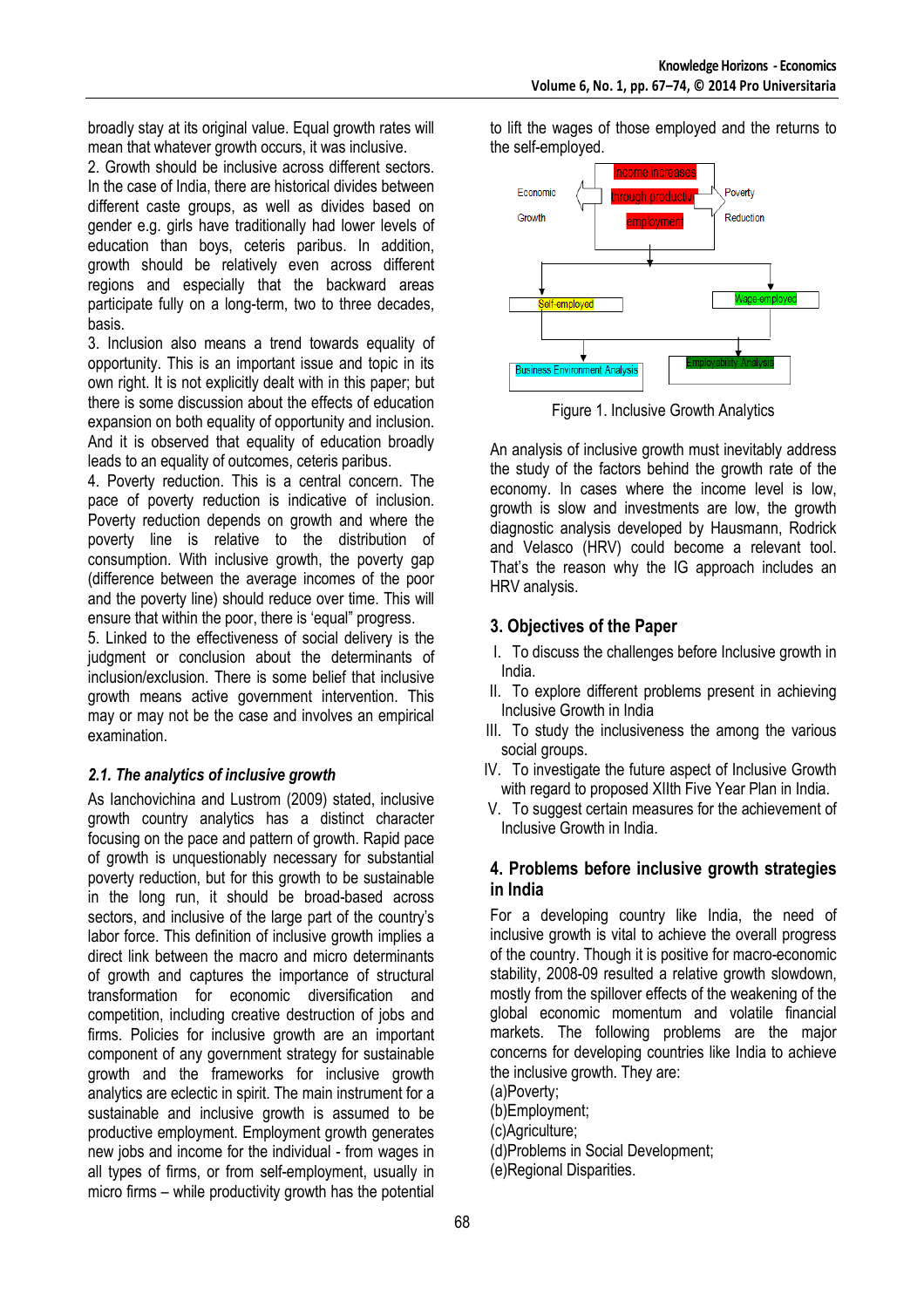#### **5. Elements of Inclusive Growth**

According to Prime Minister, Sir Manmohan Singh, the key components of the inclusive growth strategy included a sharp increase in investment in rural areas, rural infrastructure and agriculture spurt in credit for farmers, increase in rural employment through a unique social safety net and a sharp increase in public spending on education and health care.

## **6. Economic Growth – Spatial and Temporal Analysis**

During the three decades period from the early 1950s to 1980s, the Indian economy was witnessing so-called "Hindu" rate of growth and the major concern was accelerated growth apart from ensuring equity. During that time, although inequality was a major problem, it was not as prominent as in the recent phase of accelerated growth. With the growth in GDP, the issue of rural-urban divide, regional divides and rich-poor divide became evident, which brought "inclusive growth" on high priority. The Indian economy has been growing at a faster rate in recent decades than it did earlier (Table 1).

Table 1: Average Rate of Growth of Real GDP in India

| Period                     | Growth Rate (per cent) |  |  |  |  |
|----------------------------|------------------------|--|--|--|--|
| 1950-2008                  | 4.79                   |  |  |  |  |
| 1980-2008                  | 6.08                   |  |  |  |  |
| 1990-2008                  | 6.39                   |  |  |  |  |
| 2000-2008                  | 7.19                   |  |  |  |  |
| 11th Plan Period (2007-12) |                        |  |  |  |  |
| 2007-08                    | 9.2                    |  |  |  |  |
| 2008-09                    | 6.7                    |  |  |  |  |
| 2009-10                    | 7.2                    |  |  |  |  |
|                            |                        |  |  |  |  |

*Source: RBI* 

#### **7. Potential Output**

The Indian economy grew at about 9.0 per cent during 2003-08, which decelerated to 7.0 per cent during 2008-10. Although a part of the gap is due to cyclical factor, different estimation methods suggest that the potential output growth would be around 8.0 per cent during the post-crisis period and 8.5 per cent during the pre-crisis period. It is argued that the loss in potential output could be due to a slowdown of investment in various sectors, more specifically in the agriculture sector. In fact, the public investment in agriculture in real terms has witnessed steady decline from the Sixth Five Year Plan to the Tenth Plan. Trends in public investment in agriculture and allied sectors reveal that it has consistently declined in real terms (at 1999-2000 prices) from 64,012 crore in Sixth Plan to 42,226 crore during the Ninth Plan. However, during the Tenth Plan this has increased in absolute terms to 67,260 crore. It can also be observed that the public investment has

gone down over the year, while private investment remained stagnant (Table 3). The gross capital formation (GCF) in agriculture and allied sectors as a proportion of total GDP stood at 2.66 per cent in 2004- 05 and improved to 3.34 per cent in 2008-09. Similarly, GCF in agriculture and allied sectors relative to GDP in this sector has also shown an improvement from 14.07 per cent in 2004-05 to 21.31 per cent in 2008-09.

|  | Table 2. Plan-wise investment in Agriculture |  |
|--|----------------------------------------------|--|
|  |                                              |  |

| <b>Five Year Plan</b>   | Investment (in crore) |
|-------------------------|-----------------------|
| Sixth Plan (1980-85)    | 64012                 |
| Seventh Plan (1985-90)  | 52108                 |
| Eighth Plan (1992-97)   | 45565                 |
| Ninth Plan (1997-2002)  | 42226                 |
| Tenth Plan (2002-07)    | 67260                 |
| Eleventh Plan (2007-12) |                       |

 *Source: Economic Survey, 2010, Government of India*

Table 3. Public and Private Investment in Agriculture & Allied Sector at 2004-05 Prices

|         | Investment in<br>agriculture & allied<br>sector (crore) |         | Share in total<br>investment (per<br>cent) |         |  |
|---------|---------------------------------------------------------|---------|--------------------------------------------|---------|--|
|         | Public                                                  | Private | Public                                     | Private |  |
| 2004-05 | 16183                                                   | 62665   | 20.5                                       | 79.5    |  |
| 2005-06 | 19909                                                   | 73211   | 21.4                                       | 78.6    |  |
| 2006-07 | 22978                                                   | 71422   | 24.3                                       | 75.7    |  |
| 2007-08 | 23039                                                   | 86967   | 20.9                                       | 79.1    |  |
| 2008-09 | 24452                                                   | 114145  | 17.6                                       | 82.4    |  |

*Source: Central Statistics Office* 

#### **8. Poverty**

Poverty is a major issue in the emerging economies, though its intensity varies across countries as reflected in the World Bank's data on the poverty head count ratio at \$1.25 a day (PPP). As per the official estimates, the incidence of poverty has declined over the years though it remains still at a very high level. The percentage of the population below the official poverty line has come down from 36 per cent in 1993–94 to 28 per cent in 2004–05 (Table 4). However, not only is the rate still high, but also the rate of decline in poverty has not accelerated along with the growth in GDP, and the incidence of poverty among certain marginalized groups, for example the poverty rate of the STs, has hardly declined. Moreover, the absolute number of poor people below poverty line has declined only marginally from 320 million in 1993–94 to 302 million in 2004–05. This performance is all the more disappointing since the poverty line on which the estimate of the poor is based is the same as it was in 1973–74 when per capita incomes were much lower. If we take the World Bank measurement of poverty about 41.6 per cent (as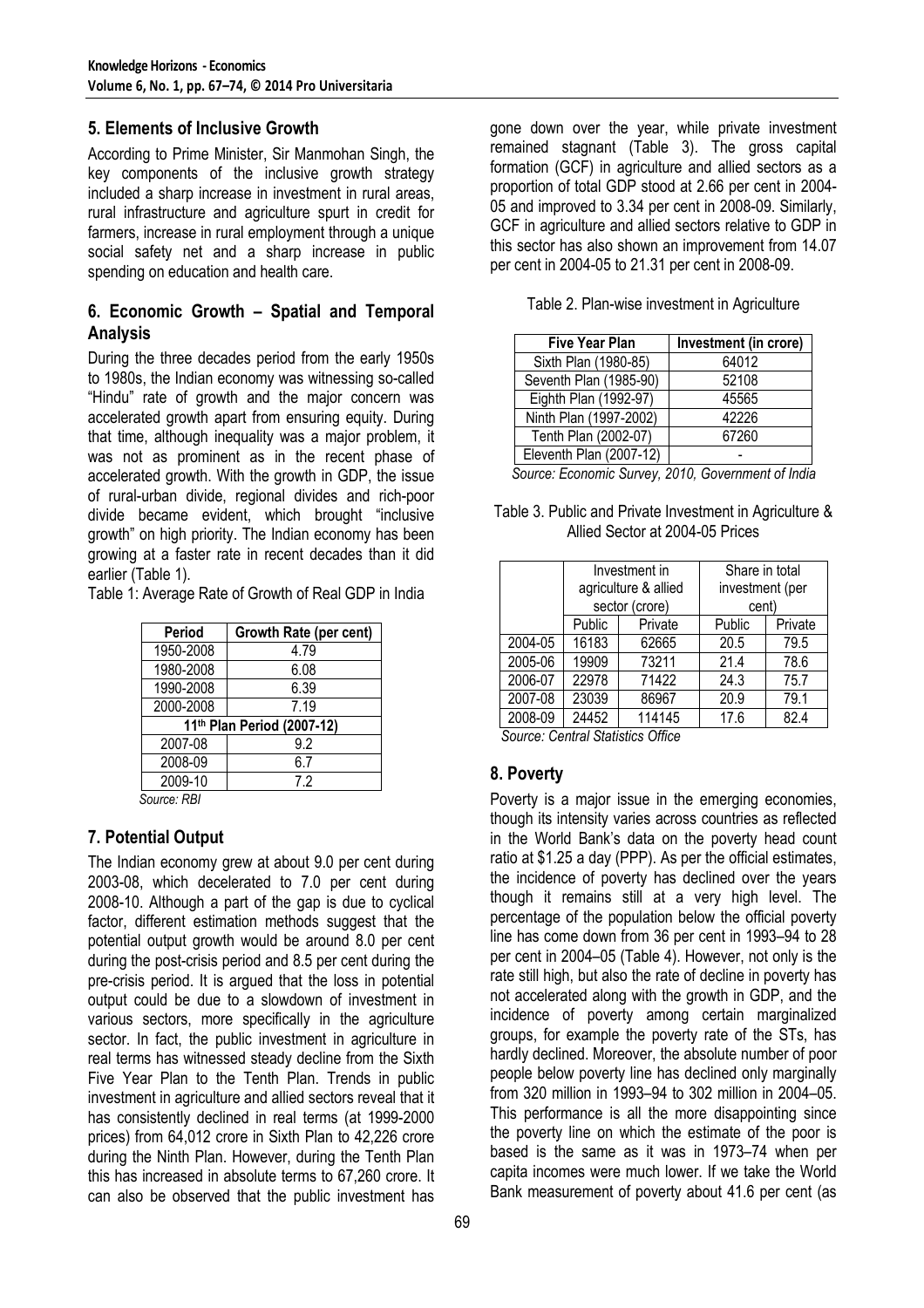per PPP) of population is below poverty line, which is much higher than the official national poverty ratio of about 28 per cent.

| <b>Poverty (Head Count Index) Percentage</b>            |    |    |    |     |  |  |  |
|---------------------------------------------------------|----|----|----|-----|--|--|--|
| Rural<br>Total<br>No of poor (million)<br>Urban<br>Year |    |    |    |     |  |  |  |
| 1973-74                                                 | 56 | 49 | 55 | 321 |  |  |  |
| 1983                                                    | 46 | 41 | 45 | 323 |  |  |  |
| 1993-94                                                 | 37 | 32 | 36 | 320 |  |  |  |
| 2004-05                                                 | 28 | 26 | 28 | 302 |  |  |  |

Source: www.rbi.org.in

**9. Employment and Unemployment Situation** 

Nature and extent of employment is crucial for poverty reduction and inclusive growth. It can be observed from Table – 5 that although employment in the industrial and services sector has increased in 2004 in comparison to 1961, agriculture still remains the major sector which continues to employ the largest segment of the population.

Table 5. Sector-wise Employment (per cent)

| Sector      | 1961 | 2004 |
|-------------|------|------|
| Agriculture | 75.9 | 56.4 |
| Industry    | 11.7 | 18.2 |
| Tertiary    | 12.4 | 25.4 |
| Total       | 100  | 100  |
|             | . .  |      |

Source: www.rbi.org.in

According to NSSO data, compared to 1999-2000, during 2004-05, the unemployment rate in terms of the usual status remained almost the same in rural and urban areas for males, though it has increased by around 2 percentage points for females. As can be observed from Table 5, overall unemployment rates are not too high. However, urban unemployment rates are higher than the rural rates. The unemployment rates according to current daily status (CDS) approach are higher than the rates obtained according to 'usual status' approach and 'weekly status' approach, thereby indicating a high degree of intermittent unemployment. The unemployment rate, measured through the usual status is very low in the rural areas.

Table 6. Unemployment rates in India according to usual status, current weekly status and current daily status during 1972-73 to 2004-05

| Rural                            |                     |            |        |                     |            |            |  |
|----------------------------------|---------------------|------------|--------|---------------------|------------|------------|--|
| Year (Round)                     | Male                |            | Female |                     |            |            |  |
|                                  | <b>Usual Status</b> | <b>CWS</b> | CDS    | <b>Usual Status</b> | <b>CWS</b> | <b>CDS</b> |  |
| 1972-73 (27 <sup>th</sup> round) | 1.2                 | 3.0        | 6.8    | 0.5                 | 5.5        | 11.2       |  |
| 1977-78 (32 <sup>nd</sup> round) | 2.2                 | 3.6        | 7.1    | 5.5                 | 4.1        | 9.2        |  |
| 1983 (38 <sup>th</sup> round)    | 2.1                 | 3.7        | 7.5    | 1.4                 | 4.3        | 9.0        |  |
| 1987-88 (43rd round)             | 2.8                 | 4.2        | 4.6    | 3.5                 | 4.4        | 6.7        |  |
| 1993-94 (50 <sup>th</sup> round) | 2.0                 | 3.1        | 5.6    | 1.3                 | 2.9        | 5.6        |  |
| 1999-2000(55th round)            | 2.1                 | 3.9        | 7.2    | 1.5                 | 3.7        | 7.0        |  |
| 2004-05 (61st round)             | 2.1                 | 3.8        | 8.0    | 3.1                 | 4.2        | 8.7        |  |
| Urban                            |                     |            |        |                     |            |            |  |
| Year (Round)                     |                     | Male       |        | Female              |            |            |  |
|                                  | Usual Status        | <b>CWS</b> | CDS    | Usual Status        | <b>CWS</b> | <b>CDS</b> |  |
| 1972-73 (27 <sup>th</sup> round) | 4.8                 | 6.0        | 8.0    | 6.0                 | 9.2        | 13.7       |  |
| 1977-78 (32 <sup>nd</sup> round) | 6.5                 | 7.1        | 9.4    | 17.8                | 10.9       | 14.5       |  |
| 1983 (38th round)                | 5.9                 | 6.7        | 9.2    | 6.9                 | 7.5        | 11.0       |  |
| 1987-88 (43rd round)             | 6.1                 | 6.6        | 8.8    | 8.5                 | 9.2        | 12.0       |  |
| 1993-94 (50th round)             | 5.4                 | 5.2        | 6.7    | 8.3                 | 7.9        | 10.4       |  |
| 1999-2000(55th round)            | 4.8                 | 5.6        | 7.3    | 7.1                 | 7.3        | 9.4        |  |
| 2004-05 (61st round)             | 4.4                 | 5.2        | 7.5    | 9.1                 | 9.0        | 11.6       |  |

*Source: NSSO various rounds* 

#### **10. Occupation distributions among the social groups in areas**

a) Percentage distribution of households by occupational category for each social group in rural (All India)

| Household           | SТ   | SC   | <b>OBC</b> | <b>Others</b> | All  |
|---------------------|------|------|------------|---------------|------|
| Cultivator          | 69.3 | 46.7 | 61.3       | 64.2          | 59.7 |
| agri-labour         | 15.4 | 26.4 | 11.6       | 8.3           | 14.4 |
| artisan             | 1.9  | 7.2  | 6.4        | 3.2           | 5.2  |
| other               | 13.5 | 19.8 | 20.7       | 24.3          | 20.7 |
| All non-cultivators | 30.7 | 53.3 | 38.7       | 35.8          | 40.3 |

*Source: All India investment and Debt survey 2006*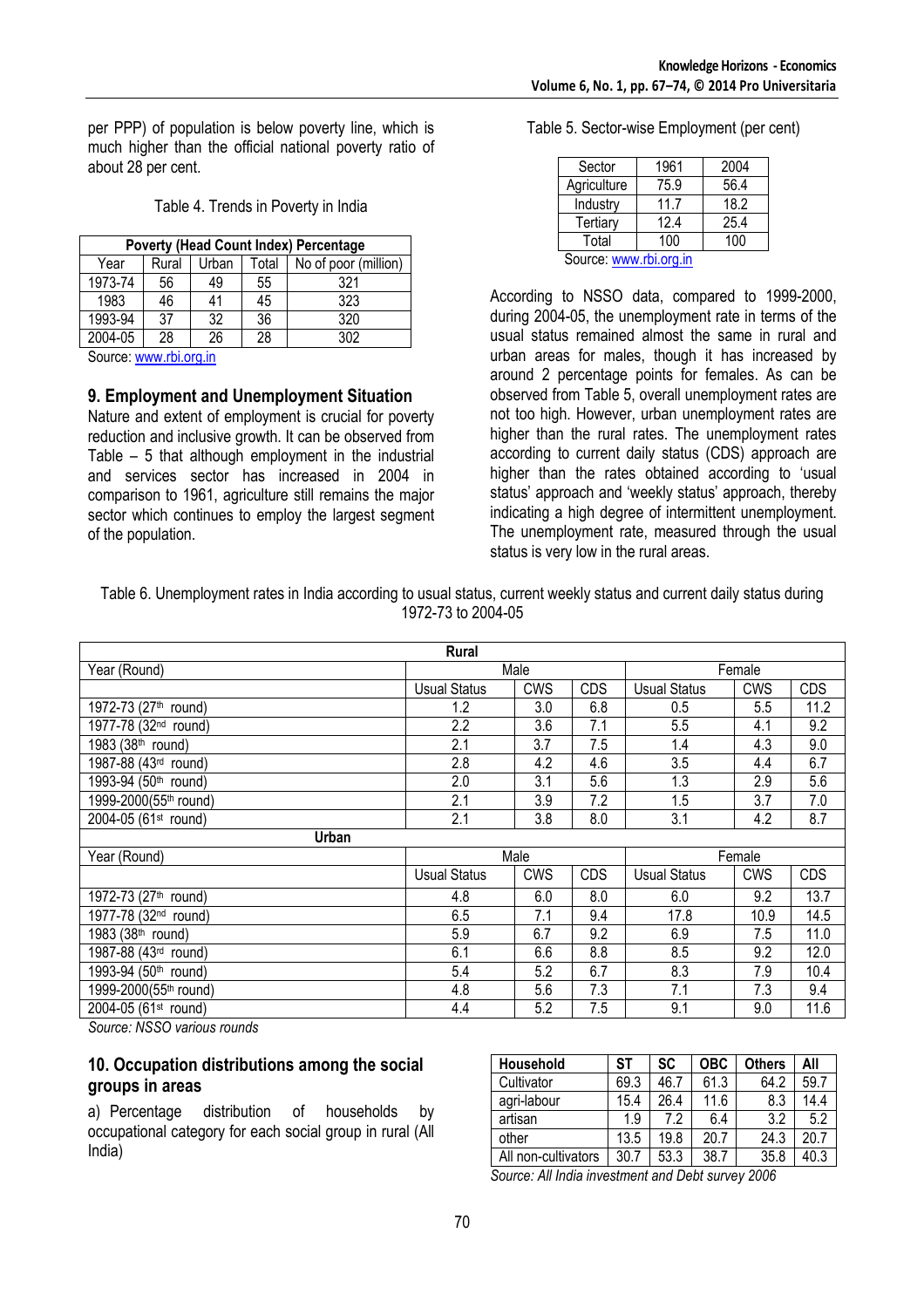The Rural area can divided into Farm and Nonfarm sector. The farm sector can divide into cultivator and Non cultivator household can divide into agricultural labour, artisan and others. The others generally landlords, moneylenders, commission agents etc.Among the cultivators ST accounts for highest in number at 69.3% while the lowest percentages is recorded for the at 46.7%. This state that land distribution is most skewed distributed among the SCs.The Major sources of labour supplying household (Agricultural labour) consisting of SCs. The results show that Farm sector is decline while the nonfarm sector is growing. The vast majority of the activity in rural non-farm activities are undertaken by small-scale

artisan and informal enterprises (Liedholm,1979).The impulses of the rural nonfarm activities in rural areas comes from the agricultural sector(Mellor and Johnston(1961) ,Mellor(1976) .They vast potential of growth and provide to the employment of the people. The artisan and other combined to get considered as rural nonfarm sector. Traditional nonfarm sector (artisan) is still dominated by OBC categories which 6.4% while lowest is ST which is around 1.9%.Other activities is dominated by Other social group in the category, while the lowest is dominated by the STs . b) Percentage distribution of households by Occupational category for each social group in Urban (All India)

| Household                     |           | Social group |            |               |      |
|-------------------------------|-----------|--------------|------------|---------------|------|
| 1.Self employed               | <b>ST</b> | <b>SC</b>    | <b>OBC</b> | <b>Others</b> | all  |
| Professional etc(NCO 0-1)     | 0.3       | 0.7          | 1.5        | 2.3           | 1.7  |
| Administrative etc(NCO 2)     | 4.6       | 4            | 7.5        | 9.8           | 8    |
| Clerical etc (NCO 3)          | 0.1       | 0.1          | 0.4        | 0.4           | 0.3  |
| Sales workers etc(NCO 4)      | 5.8       | 7.4          | 11.5       | 13.2          | 11.5 |
| Service workers etc(NCO 5)    | 3.1       | 1.2          | 4.1        | 2.2           | 2.7  |
| farmers etc (NCO 6)           | 1.4       | 2.2          | 2.5        |               | 1.7  |
| Production workers(NCO 7-8-9) | 5.9       | 13           | 12         | 7.9           | 10   |
| Others                        | 0.1       | 0            | 0          | 0.2           | 0.1  |
| All Self Employed             | 21.2      | 28.7         | 39.4       | 37            | 36.1 |
| Others:                       |           |              |            |               |      |
| Regular Wage earner           | 44.1      | 41.7         | 36.4       | 45.8          | 41.9 |
| Casual labour                 | 20.7      | 23.3         | 14.3       | 6.4           | 12   |
| Other household               | 13.6      | 6.1          | 9.8        | 10.8          | 9.9  |
| <b>All Others</b>             | 78.5      | 71.1         | 60.5       | 63            | 63.8 |
| <b>All Household</b>          | 100       | 100          | 100        | 100           | 100  |

*Source: All India investment and Debt survey 2006* 

There has Indian labour markets are going to the change where there is rise in the self employment and decline in the casual labour force. There has been a shift in the pattern of employment in recent years .There has been process of casualisation and self employment going up both in rural and urban areas for men as well as women (Brajesh Jha 2006).The self employed can be defined as persons who operated their own farm or non-farm enterprises or were engaged independently in a profession or trade on own account or with one or a few partners were deemed to be self employed in household enterprises.(NSSO)The self employed consists of Professional, administrative, sales, services ,farmers etc. The self employed for the ST is lowest at 21.2% while for the others is highest at 37%.Others are included Regular Wage earner, casual labour, other Household. Other occupation occupied by ST Household (78.5%), followed by SC (71%), OBCs (60.5%) and other (63%). In some self employed occupation like administrative, professional, clerical etc require certain level of education and skills which have

better access to the Others, OBC social group rather than SC,ST household.

#### **11. The Asset ownership among the social groups**

Average value of total assets (AVA) owned per household on 30.06.02 for each social group.

| Social Group | AVA (Rs)       |                |
|--------------|----------------|----------------|
| 1            | Rural(2)       | Urban(3)       |
| -ST          | 136640(0.5885) | 240295(0.7203) |
| <b>SC</b>    | 125954(0.5582) | 182351(0.6419) |
| <b>OBC</b>   | 266033(0.5937) | 334161(0.6665) |
| Others       | 429513(0.6078) | 560362(0.6228) |
| All          | 265606(0.6291) | 417158(0.6643) |

Note: 1 'all social groups' includes household with n.r. cases of social group 2. Figures within parenthesis give Lorenz ratio for the distribution of assets.

*Source:* All India investment and Debt survey 2006

The above table show average value of total assets and Lorenz ratio for the distribution of assets. The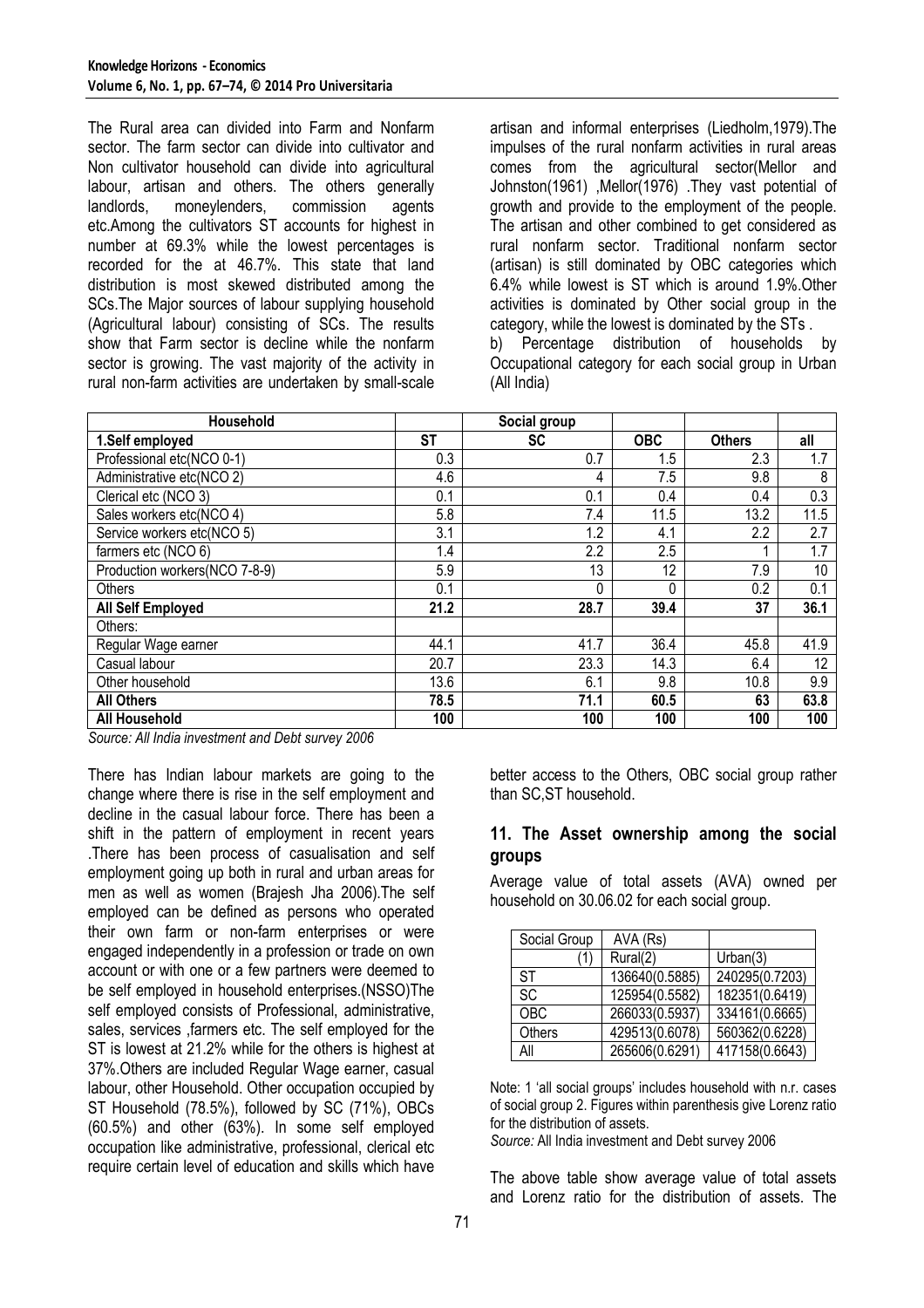Lorenz curve shows the income inequity. It helps in study the social inequity among the social groups. In Rural area the lowest of asset inequity exist for the SC (0.55) while the others (0.60) have the highest level of asset inequity. In urban area surprisingly the others have the lowest level of Inequity (0.62) and ST (0.72) has the highest level of the asset inequity. There has vast inequity of assets in distribution between the rural and urban India. There is Intra group inequity exist among the social groups.

#### Percentage of household's borrowings in cash (IOB) among social groups during 2002-03 All-India

| Credit agency      | '%'<br>IOB |      |      |               |              |  |  |
|--------------------|------------|------|------|---------------|--------------|--|--|
|                    | ST         | SC   | OBC  | <b>Others</b> | All          |  |  |
| ้1)                | (2         | (3)  | (4)  | (5)           | (6)          |  |  |
|                    |            |      |      |               | <b>Rural</b> |  |  |
| Institutional      | 4.2        | 4.7  | 8.9  | 10.5          | 7.9          |  |  |
| Non -Institutional | 7.8        | 16.5 | 15.7 | 12.2          | 14.1         |  |  |
| All                | 11.6       | 20.5 | 23.2 | 20.8          | 20.8         |  |  |
|                    |            |      |      |               | Urban        |  |  |
| Institutional      | 5.9        | 5.4  | 6.6  | 5.5           | 5.9          |  |  |
| Non-Institutional  | 7.9        | 12.9 | 14.5 | 6.6           | 10.3         |  |  |
| all                | 13.3       | 17.1 | 20.0 | 11.6          | 15.8         |  |  |

| Rural           | Indicators social group |       |            |               |        |  |  |
|-----------------|-------------------------|-------|------------|---------------|--------|--|--|
|                 | SТ                      | SC    | <b>OBC</b> | <b>Others</b> | All    |  |  |
| TD<br>(Rs.      | 4834                    | 15103 | 50356      | 41171         | 111468 |  |  |
| crores)         |                         |       |            |               |        |  |  |
| % share of debt |                         | 14    | 45         | 37            | 100    |  |  |
| Urban           |                         |       |            |               |        |  |  |
| TD (Rs. crores) | 1528                    | 6270  | 21570      | 35959         | 65327  |  |  |
| % share of debt | າ                       | 10    | 33         | 55            | 100    |  |  |

Note: Total amount of outstanding cash dues (TD), as on 30.6.02

Source: NSSO All-India Debt and Investment Survey Report *No*. 503(59/18.2/4) NSS 59th Round (January–December 2003)

Source: NSSO All-India Debt and Investment Survey Report *No*. 503(59/18.2/4) NSS 59th Round (January–December 2003)

*Note: The figures under a column may not be additive as a household may report cash loans* 

The table shows the borrowing in cash by each social group both at institutional and non-institutional level. In the Rural India the ST (4.2%) have the lowest level of institutional borrowing in cash followed by a negligible SC(4.7%) OBC (8.9%) and others (10.5%).Surprisingly SC have the largest borrowing among the noninstitutional credit, while ST have the lowest borrowing from the Non institutional credit agency. In Urban India the also follows the same trend as in Rural India for the borrowing from the Institutional credit agency. Similarly In the Urban India, also show SC (17.1%) followed by ST(13.3%) later followed by OBC (20%) and Other (11.6%).The Non SC\ST likely to have better access to the institutional credit rather the SC\ST (Laxmi Iyer, Tarun Khanna, Ashutosh Varshney (2013). This shows non-institutional credit more easily access to the vulnerable groups. 4 Percentage of indebtedness among the Social groups:

The Percentage of indebtedness among the various social groups. In the rural India, Debt is highest among the OBCs have 45% of the indebtedness followed by, others have 37%, SCs have 14% and STs have lowest 4% of the share. While in Urban Area others have highest 55% followed by OBCs have 33%, while have SC have 10% followed by STs in 2%.

# **12. Growth of Higher Education in India**

Since Independence Higher Education has grown steadily over the years. The growth is evident in the form of institutional growth as well as enrolment growth. The data relating to the growth of institutions and their intake capacity are presented in table 7.

| Table 7. Institutions of Higher Education and their Intake Capacity (1950/51 to 2010/11) |  |  |  |
|------------------------------------------------------------------------------------------|--|--|--|
|                                                                                          |  |  |  |

| Capacity indicator                      | 1950-51 | 1960-61 | 1970-71 | 1980-81  | 1990-91 | 2000-01 | 2010-11 |
|-----------------------------------------|---------|---------|---------|----------|---------|---------|---------|
| No of University level                  | 28      | 45      | 93      | 123      | 177     | 266     | 611     |
| No of Colleges                          | 578     | 1819    | 3227    | 4739     | 7346    | 11146   | 31324   |
| No of Teachers (in thousands)           | 24      | 62      | 190     | 244      | 272     | 395     | 588     |
| No of Students Enrollment (in millions) |         | .       | 2.5     | <u>.</u> | 4.9     | 8.3     | 13.6    |

*Source: UGC Report 2010* 

From the data it may be observed that the number of universities level Institutions in India increased from a mere 28 in 1950-51 to 45 in 1960-61 to 93 in 1970-71 and rapidly increased to 123 in 1980-81. The growth of these institutions is found to be very rapid during the post liberalization period and the numbers of university level institutions are estimated at 611 in 2010-11. With regard to the number of colleges also the growth is found to be steady during the first three decades and is found to explosive during the liberalization period. The total number of colleges increased from 578 in 1950-51 to 1,819 in 1960-61 and further to 3,227 in 1970-71. However, the growth of colleges is found to be explosive during the liberalization period and the total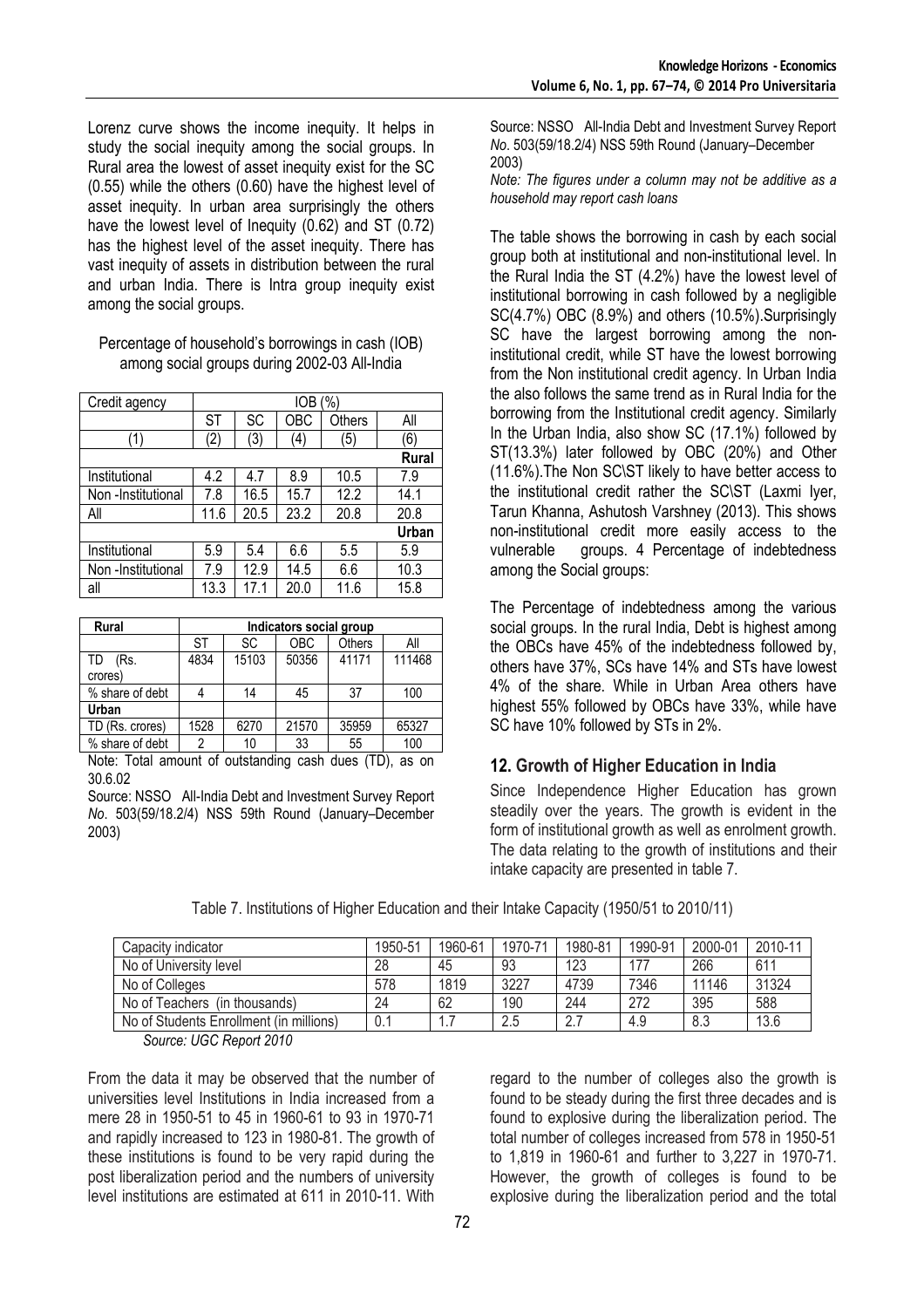numbers of colleges are estimated at 31,324 in 2010- 11.

With regard to number of teachers also the same trend continued. The total number of teachers working in higher education institutional increased from 24,000 in 1950-51 to 244,000 in 1980-81 and further increased to 588,000 by 2010-11. The growth in terms number of students enrolled in higher education institutions is also found to be very rapid during the liberalization period. The total number of students enrolled in higher education institutions is found to be 0.1 million 1950-51 to 2.7 million in 1980-81 and further increased to 13.6 millions by 2010-11. Thus, it is clear that higher education witnessed a rapid growth in terms of number of institutions, teachers and students enrolled during the liberalization period compared to the preliberalization.

# **13. Proposed XIITH five year plan and inclusive growth**

As India's government prepares to submit its approach paper for its 12th five-year plan (a plan which covers years 2012 to 2017), the Planning Commission's focus on instilling "inclusive growth" is making headway. The plan is expected to be one that encourages the development of India's agriculture, education, health and social welfare through government spending. It is also expected to create employment through developing India's manufacturing sector and move the nation higher up the value chain. Prime Minister Manmohan Singh, however, warned that maintaining fiscal discipline is important as well. The commission will likely strive to enact policies that will achieve somewhere around a 10 percent growth rate in factories and a 4 percent growth rate in farm produce. though Prime Minister Singh has asked the plan to set the nation's growth rate firmly at 9 percent to 9.5 percent. Come May, a view into the implementation of these goals should be apparent. A question that India's government will have to grapple with, much like that of any emerging market, is whether to continue to focus on GDP growth in the face of soaring food prices and economy-wide inflation. An important aspect of generating "inclusive growth" is shifting the target of government aid to rural areas. Typically, large projects such as power generation, roads whereby freight can travel, and airports receive the lion's share of government subsidies, while rural infrastructure receives comparatively little. A recent op-ed piece in the Wall Street Journal by Saurabh Tripathi, a partner with Boston Consulting Group, echoed these sentiments."Rural infrastructure, which serves 70 percent of the population, doesn't get the attention it deserves. The Basic objective as stated in the Planning Commission presentation is "Faster More

Inclusive and Sustainable Growth". It was said that the priority areas in 12th Five Year Plan would be Betterment of Farmers, Small Industries, Cottage Industries etc. It is asserted by the Planning Commission that for growth to be more inclusive we need:

1. Better Performance in agriculture

2. Faster Creation of Jobs, especially in manufacturing

3. Stronger Efforts at health, education and skill development

4. Improved effectiveness of programs direct aimed at the poor

5. Special programs for socially vulnerable groups

6. Special programs for disadvantaged or backward regions

The objectives and targets of the Proposed 12th Five Year Plan put emphasis on the achievement of Inclusive Growth but it is still a burning question that whether this time India

would be able to achieve all the targets decided for the achievement of Inclusive Growth or like 11th Five year.

## **14. Suggestions:**

- 1. Equity is important for economic development so it should be preferred.
- 2. Agricultural Development is necessary for economic development.
- 3. Economic reforms are important. But macro-poor policies (fiscal, trade, financial, monetary etc.) should have pro-poor focus.
- 4. Structural change should have followed agriculture-industry-services sequence.
- 5. Development of manufacturing sector is important for creation of productive employment.
- 6. Equality of opportunities (education) should be given.
- 7. South East Asian and East Asian experience can be used.
- 8. Shift focus of reforms to delivery systems
- 9. Importance of women's economic and social empowerment
- 10. Decentralization
- 11. Economic reforms in relation to socio-political environment

# **15. Conclusions**

Inclusive growth implies participation in the process of growth and also sharing of benefit from growth. Thus inclusive growth is both an outcome and a process. But in India high growth phase started in India in the 1980s and appropriately the reference or benchmark year of investigation is 1983. Indian experience for this long 30 year period is one of genuine inclusive growth, and inclusive growth in most dimensions considered. The dual side of this result is that government policy,